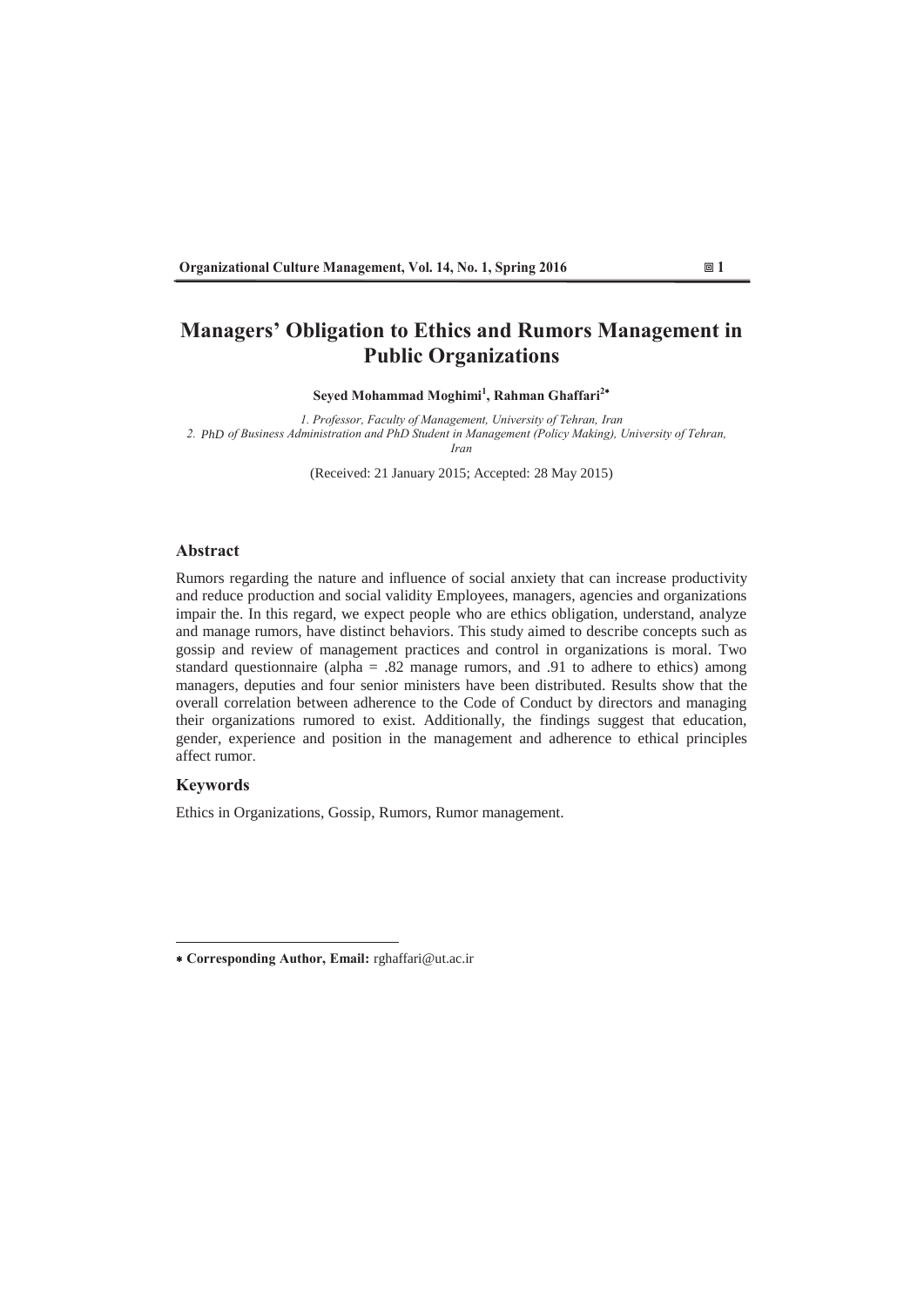# **The Desired Pattern of Organizational Culture, the Jihadi Approach (Case: Holy Defense)**

## Hossein Khassaf Mofrad<sup>1</sup>, Mohsen Bagheri Nasrabadi<sup>2\*</sup>

*3K 1. PhD Student, Faculty of Management, Shahid Beheshti University, Tehran, Iran* 2. PhD Student, Faculty of Management, Imam Sadia University, Tehran, Iran

(Received: 8 March 2015; Accepted: 27 July 2015)

## **Abstract**

The phenomenon of war has always caused redefining new scientific horizons and areas in societies, which next generations can use them too. Because of threatening the entity of a nation, it causes implementing all mental, intellectual and practical strengths of a community, to be used. One of the most used knowledge's in the war has been management. On the other hand, the dominant organizational culture is the key criteria for success or failure of an organization. In this paper, by studding and analyzing the dominant culture of Iranian forces during the 8 year of imposed war, we try to reach to a desired organizational culture for Iranian institutions. The conceptual framework for this analysis is the three level model of Edgar Shein. The methodology of this research is a thematic analysis of numerous documents and different interviews. Results show that Jihadi organizational culture, in the most basic levels (beliefs, assumptions and intrinsic values) in different times is a driving force toward change and excellence although in the level of artifacts and instrumental values can vary according to the goal and mission of the organization.

## **Keywords**

Beliefs and assumptions, Jihadi culture, Organizational artifacts, Three-level model of Shein, Values.

<sup>\*</sup> Corresponding Author, Email: mbagherinasr@gmail.com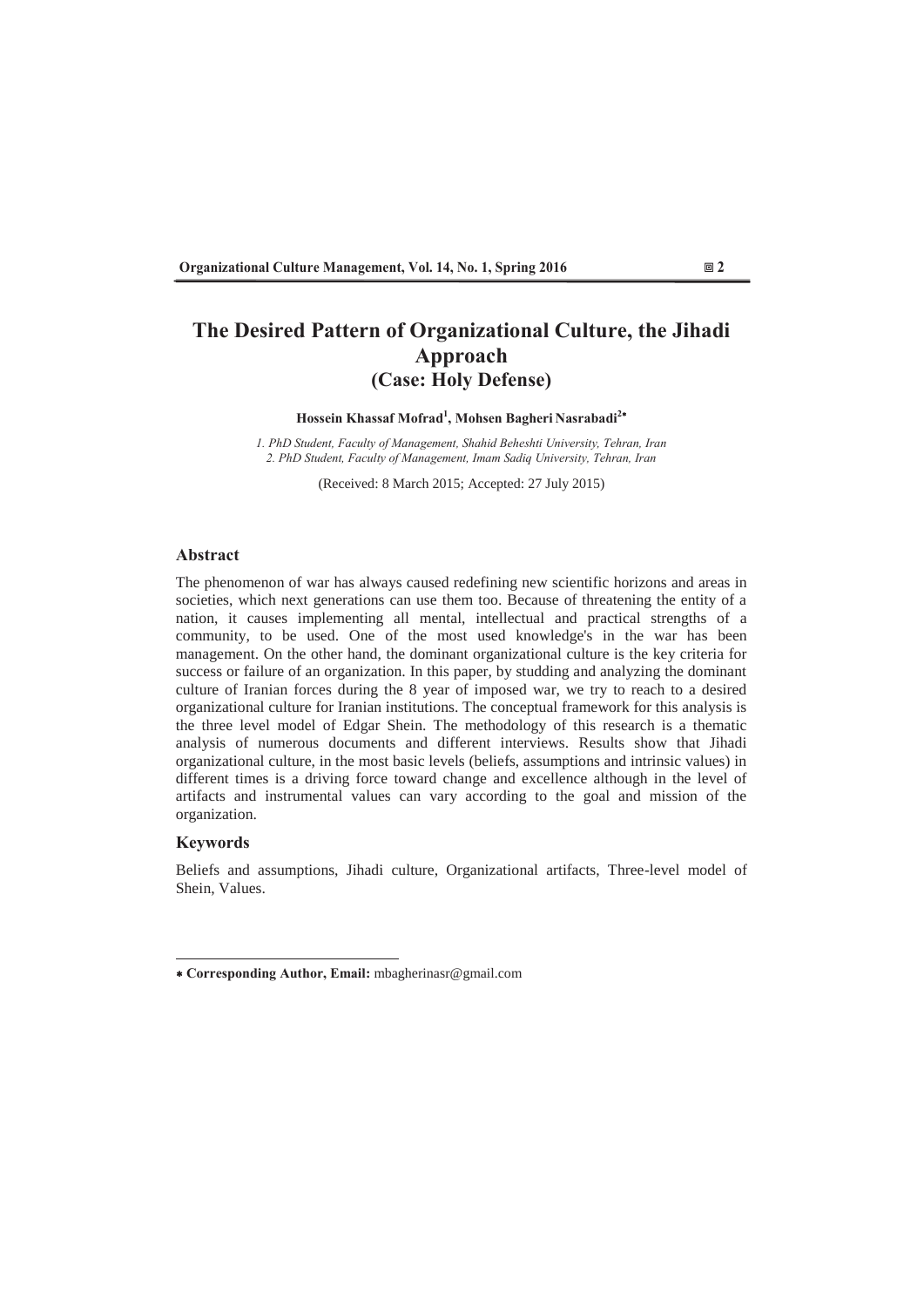## An Examination of Culture Role in Managers' Belief and **Commitment of Governmental Organizations toward Strategic Management (A Study of Distribution Department of Electrical Industry, the Manager of Electrical Distribution Companies: Qom, Zanjan, Yazd, & Kohkiluye va Boyer Ahmad)**

## Yousef Sadeghi<sup>1\*</sup>, Hossein Khanifar<sup>2</sup>

*1. MSc, Farabi Campus, University of Tehran, Iran* 2. Professor, Farabi Campus, University of Tehran, Iran

(Received: 5 November 2014; Accepted: 21 February 2015)

## **Abstract**

There is no doubt that Iranian organizations need efficient methods of management especially strategic management to gain excellence. However most of managements' concepts and methods are based on western culture values. Basic assumption and values of Iranian community would have a great effect on the mind and efficiency of those managers whose awareness, belief, and commitment to scientific methods of management is not clear. What is intended in this survey is to examine the relation of national culture, industry culture, and senior managers' competence (organizational culture in managers' level) with managers' belief and commitment to strategy. In this survey, two quantitative and qualitative methods have been used. Firstly, quantitative out comes (correlate method) show that industry culture has a great effect on senior managers' commitment toward strategy. Furthermore, both of these factors affect managers' commitment toward strategy greatly. Secondly, qualitative out comes (librarian study) examine cultural and comportment factors which are effective in managers' belief and their commitment toward strategy.

## **Keywords**

Belief to the strategy, Commitment to the strategy, Culture industry strategic approach of senior management, Strategic Management.

<sup>\*</sup> Corresponding Author, Email: youseff.sadeghii@gmail.com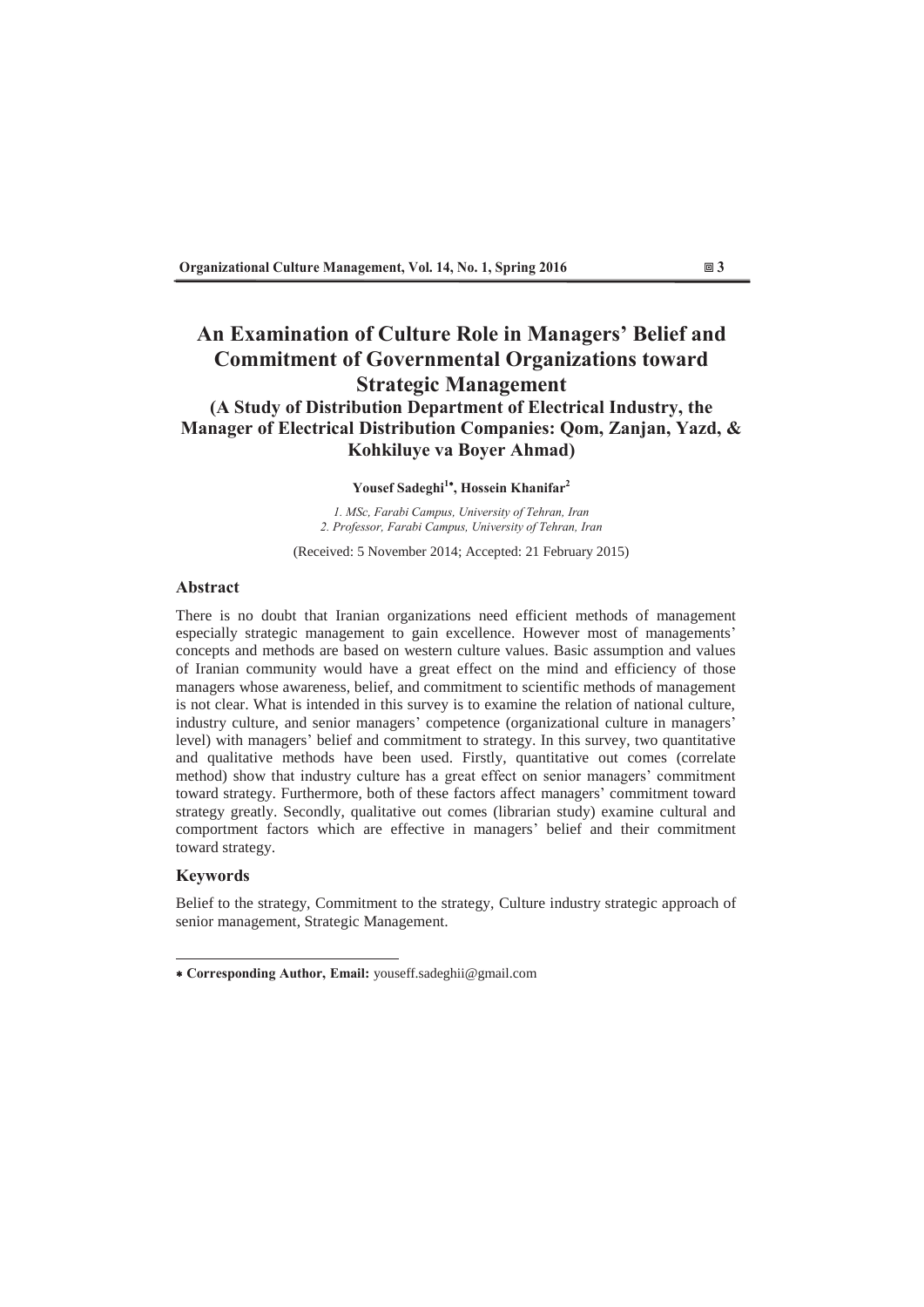# **Effect of Humor on Organizational Culture and Group Cohesion**

Hossein Heidari<sup>1</sup>, Vahid Khashei<sup>2</sup>, Morteza Maroufani Asl<sup>3</sup>

*1. PhD Student in Business Administration, Allameh Tabataba'i University, Tehran, Iran* 2. Assistant Professor, Faculty of Management & Accounting, Allameh Tabataba'i University, Tehran, Iran 3. PhD Student in Industrial Management, Islamic Azad University North of Tehran, Tehran, Iran

(Received: 24 November 2014; Accepted: 11 March 2015)

## **Abstract**

It study examined the relationship between Humor on organizational culture and group cohesion Using factor analysis deals. The population of this studies all technical and professional staff, Kermanshah University has established who relative advantage of using random sampling of 181 individuals was selected Morgan and using questionnaire data collected, Amos and software tests. Results indicate that between humor and organizational culture (the culture of collaborative, flexible, mission and consistency) there is a significant positive relationship. Between humor and group cohesion (task cohesion and social cohesion) there is a significant relationship. Finally it can be said that executives accept humor as a form of communication, and should try to make a logical relationship between organizational goals and common standards - to establish social work.

## **Keywords**

Group cohesion, Humor, Organizational culture.

<sup>\*</sup> Corresponding Author, Email: heidari912@atu.ac.ir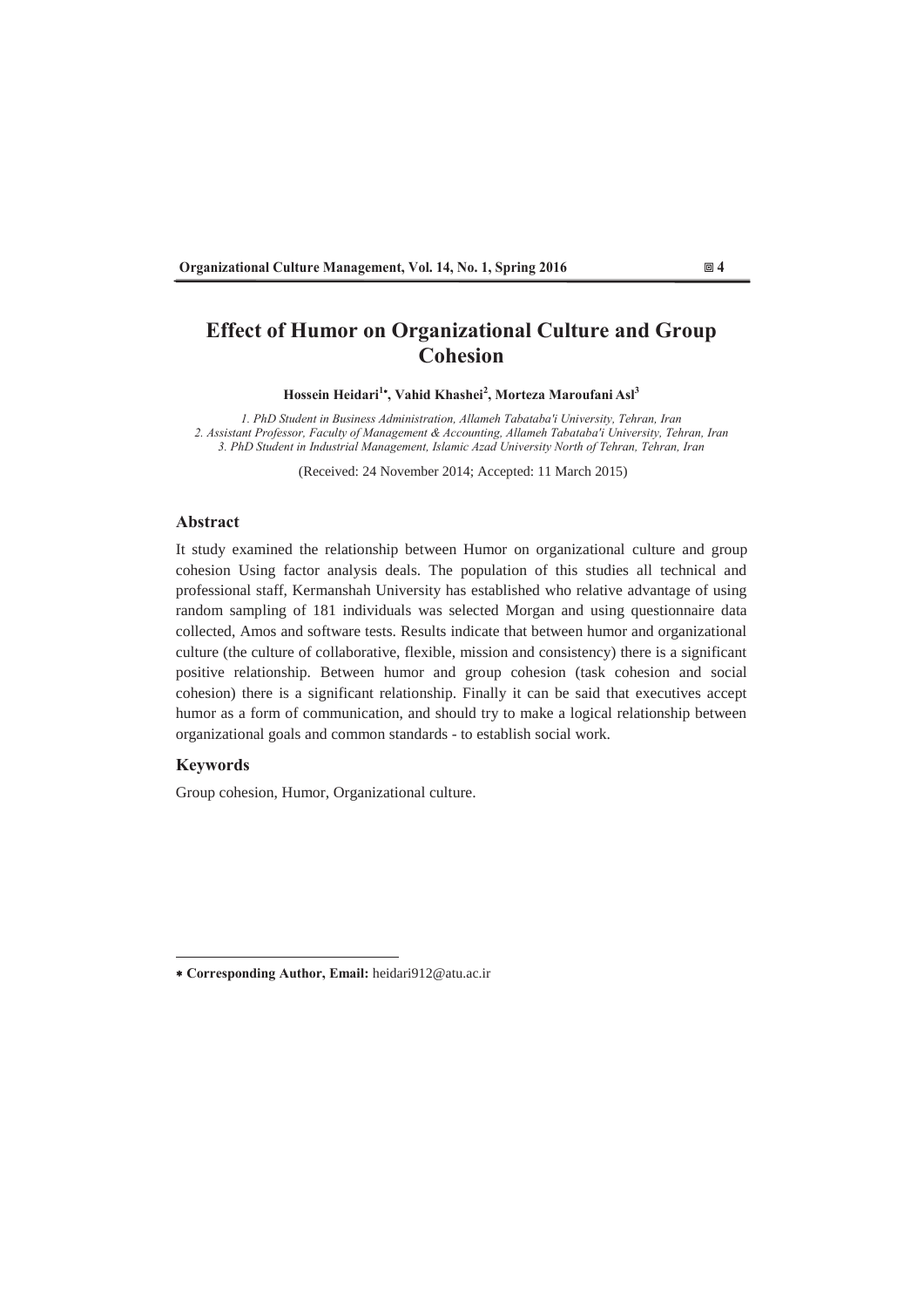## **Examining the Moderator Role of Social Support in Relation** of Work-family Conflict and Job Satisfaction

Mehdi Afkhami<sup>1</sup><sup>\*</sup>, Seyed Ghader Radmard<sup>1</sup>, Ebrahim Rajabpoor<sup>2</sup>

*<i>I*, Instructor, Research Institute of Petroleum Industry, Tehran, Iran 2. PhD Studen in Human Resource Management, Farabi Campus, University of Tehran, Iran

(Received: 11 March 2015; Accepted: 30 August 2015)

## **Abstract**

One of the major concerns of any organization, epically the knowledge based organizations, is intention to leave. Turnover, in additionally, Direct and indirect costs, Causes Transferring Capabilities to Rival Company and finally loss of competitive advantage. Job satisfaction is one of the important factors for career success. It causes to staff more effort and personal satisfaction and higher productivity for the organization. Based on studies work-family conflict is an important factor in employee dissatisfaction. The present study examined the role of social support as a moderator in relationships between work-family conflict and job satisfaction of employees in RIPI. We address this issue by developing and testing a model that integrates role conflict theory. The present study in view of the method of data collection is the descriptive and correlation. The research population is ripi and instrument of data collection is questionnaire. Collected data analysis was performed by using SPSS and Smart PLS software. The results show that time-, strain- and behaviorbased conflicts are negatively related to job satisfaction. In addition, social support moderates the relationship between conflict and job satisfaction.

## **Keywords**

Job satisfaction, Social support, Partial Least squares, Work-family conflict.

<sup>\*</sup> Corresponding Author, Email: afkhamim@ripi.ir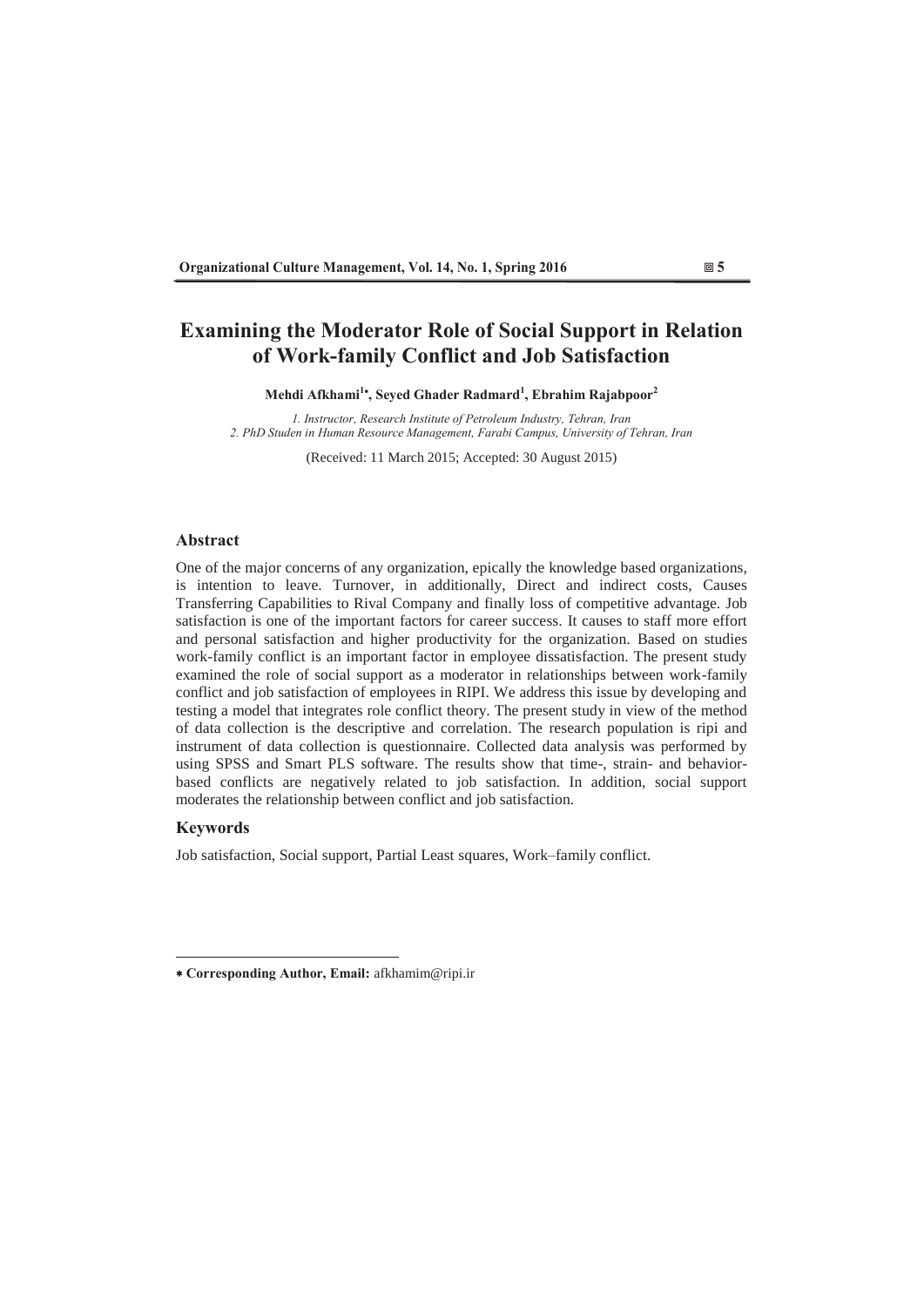# **Prediction of Organizational Citizenship Behavior Prevalence Based on the Staff Perception of Type of 2DE Organizational Structure (Case: Fars Regional Electricity and Power Distribution**  $Companies)$

## Jafar Torkzadeh<sup>1\*</sup>, Mehdi Mohammadi<sup>1</sup>, Elahe Alagheband<sup>2</sup>

*I. Associate Professor, Faculty of Education and Psychology, University of Shiraz, Iran* 2. MSc in Educational Administration, Faculty of Education and Psychology, University of Shiraz, Iran

(Received: 23 September 2014; Accepted: 9 February 2015)

## **Abstract**

The aim of this study was predict organizational citizenship behavior prevalence based on the staff perception of type of organizational structure in Fars Regional Electric and Power Distribution Companies (FREPDC). Statistical population consisted of the entire staff of Fars regional electric and power distribution Companies amongst 232 participants selected using random classification method. Research instruments consisted of Organizational Structure Scale Torkzadeh and Mohtaram and Organizational Citizenship Behavior scale Podsakov (2000) that reliability and validity of scales was approved. Results showed: 1. the dominant organizational structure type turned to be hindering; 2. the prevalence of the organizational citizenship behavior was higher than the medium level; 3. there is a positive significant relationship between organizational structure dimensions and organizational citizenship behavior; 4. Hindering and enabling structures are the positive significant predictors of the organizational citizenship behavior but enabling structure is further explanatory.

## **Keywords**

Organizational Behavior, Organizational Citizenship Behavior, Organizational Structure.

<sup>\*</sup> Corresponding Author, Email: djt2891@gmail.com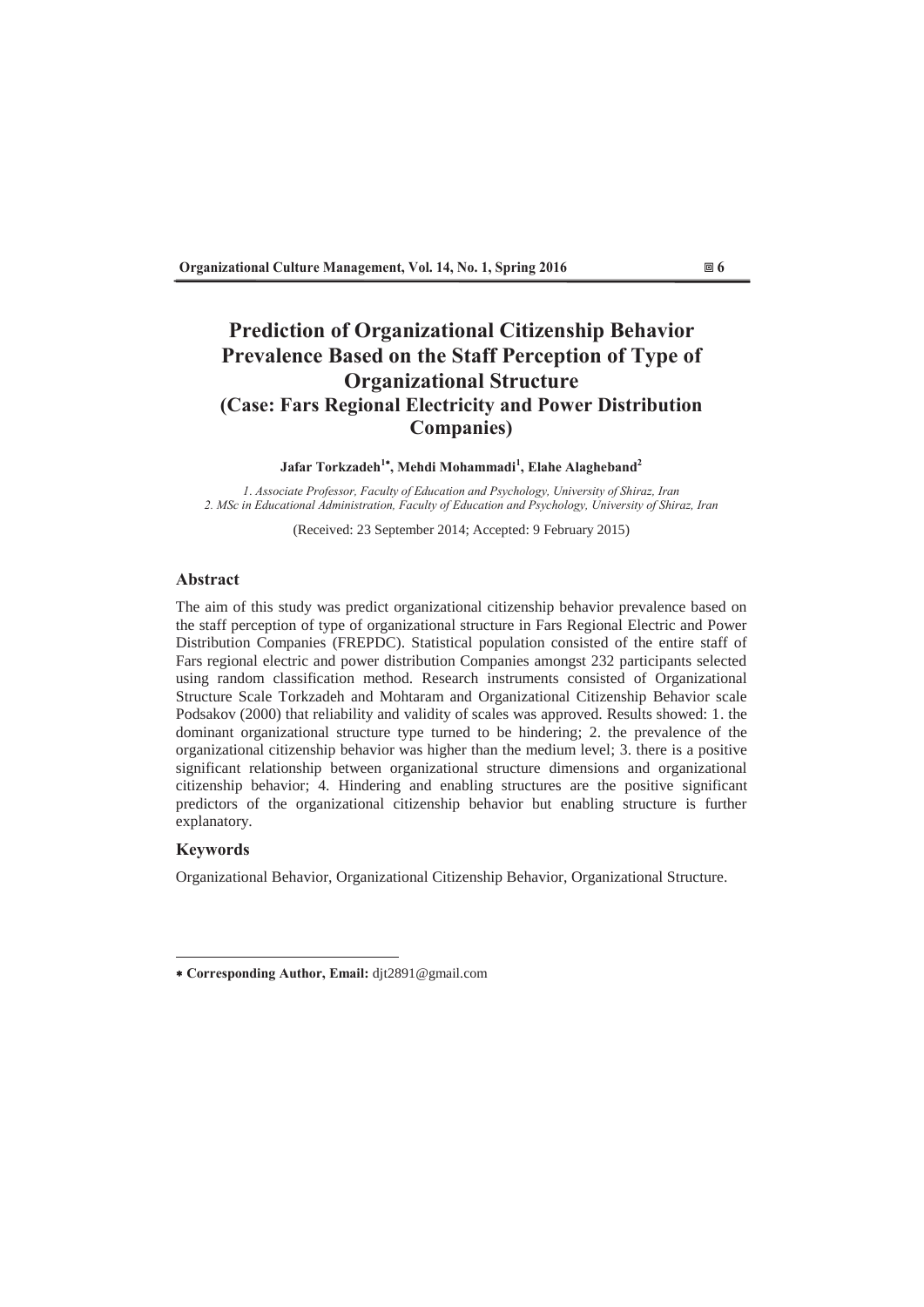# **Investigate of the Relationship between Ethical Leadership** and Workplace Deviance Behaviors: Mediating Role of **Affective Commitment and Ethical Climate**

 $\bf{Mohammad Montakhab Yegane}^{1*},\bf{Kiomars Beshlide}^{2},\bf{Marjan Shamsi}^{1},\bf{Solmaz Hazarian}^{1}$ 

*1. MSc, Faculty of Education & Psychology, Shahid Chamran University, Ahvaz, Iran* 2. Associate Professor, Faculty of Education & Psychology, Shahid Chamran University, Ahvaz, Iran

(Received: 4 March 2015; Accepted: 6 September 2015)

## **Abstract**

The aim of this research was to investigated or the relationship between ethical leadership and workplace deviance behaviors with mediating role of affective commitment and ethical climate The statistical community was the employees of Jahad Agricultural Organization of Khozestan. The participants of this study included 220 employees who were selected by random sampling method. The instruments used in this study were questionnaires of Ethical Leadership, Workplace Deviance Behaviors, Affective Commitment and Ethical Climate. Structural equation modeling (SEM) through AMOS-18 and SPSS-18 was used for data analysis. Structural equation modeling analyses indicated that the proposed model fit the data properly. The results also supported the direct relationship of ethical leadership and workplace deviance behaviors and indirect relationship of ethical leadership and workplace deviance behaviors through affective commitment and ethical climate. Applying ethical leadership style is in relation with the deviance behaviors of employees in workplace. Therefore, with the use of this kind of leadership, the organization can outbreak this kind of behaviors in their employees and consequently increase the efficiency of their organization.

## **Keywords**

Affective commitment, Ethical climate, Ethical leadership, Workplace deviance behaviors.

<sup>\*</sup> Corresponding Author, Email: m\_myegane@yahoo.com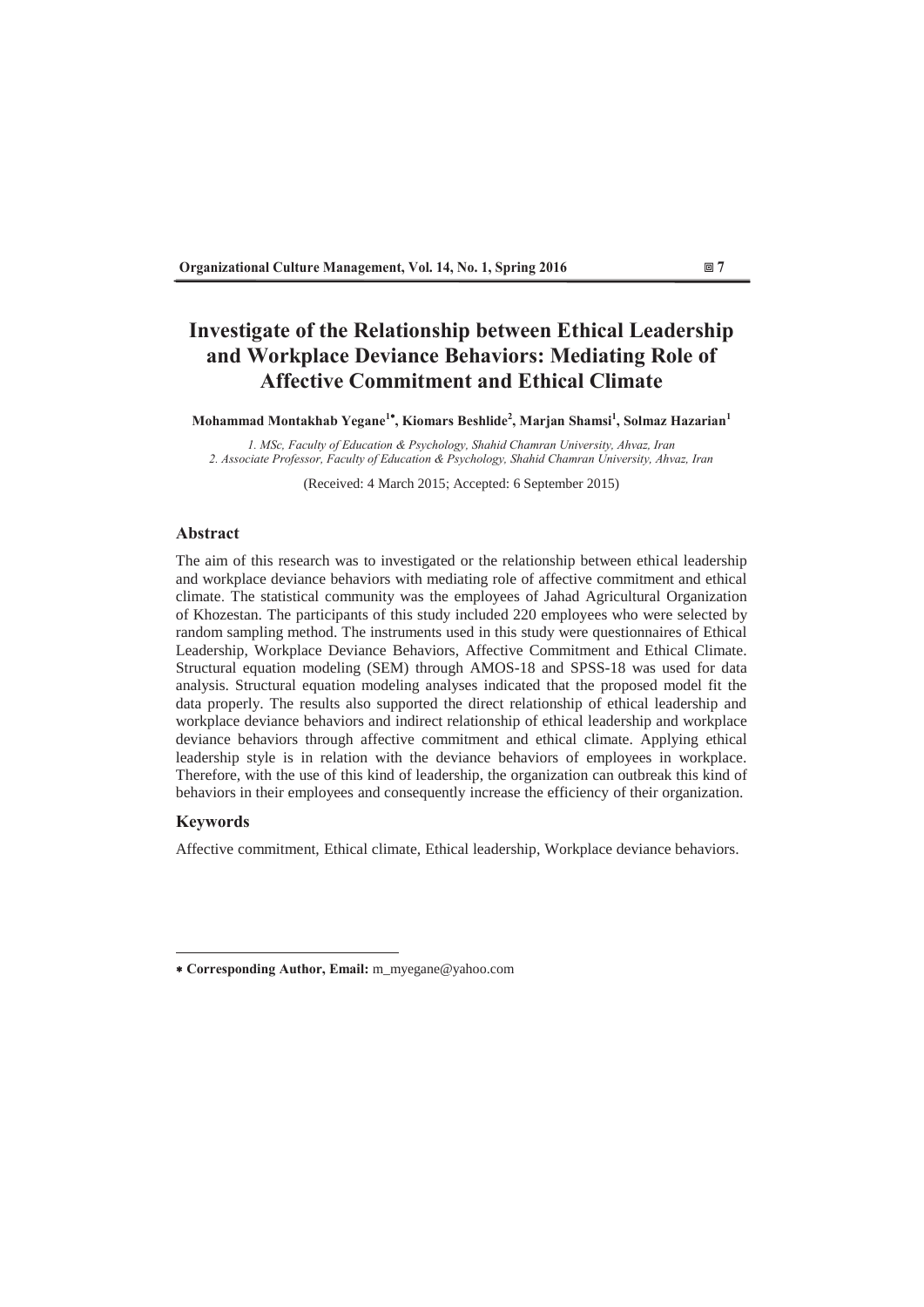# **Counterproductive Work Behavior and Organizational Citizenship Behavior: An Individual Differences Approach**

Asal Aghaz<sup>1\*</sup>, Mahyar Ziaie<sup>2</sup>, Golnaz Farzad<sup>2</sup>

1. Assistant Professor, Department of Management, Science and Technology, Amirkabir University of Technology, *Tehran, Iran* 

2. MSc, Department of Management, Science and Technology, Amirkabir University of Technology, Tehran, Iran

(Received: 28 August 2014; Accepted: 21 February 2015)

## **Abstract**

The purpose of this study was to investigate the individual differences of employees (personality traits and demographic characteristics) as predictors of counterproductive work behavior (CWB) and organizational citizenship behavior (OCB). The population of this study included employees of Tehran Urban and Suburban Railway Operation Co. The research method adopted in this study was survey and the main tool for data collection was questionnaire. Data were analyzed using SPSS and Smart PLS. Results indicated that demographic characteristics (except educational level) as well as Personality traits impact on both CWB and OCB. We also found no relationship between CWB, extraversion and openness to experience but positive relationship between CWB and neuroticism, and negative relationship between CWB and conscientiousness. The results of this study also indicated positive relationship between OCB, extraversion and conscientiousness but no relationship between OCB and other personality traits. According to this study, since the covert CWBs and those who express such behaviors are hard to known, an examination of the antecedents of such behaviors was proposed.

## **Keywords**

Counterproductive work behavior, Individual differences, Organizational citizenship behavior, Personality traits.

<sup>\*</sup> Corresponding Author, Email: a.aghaz@aut.ac.ir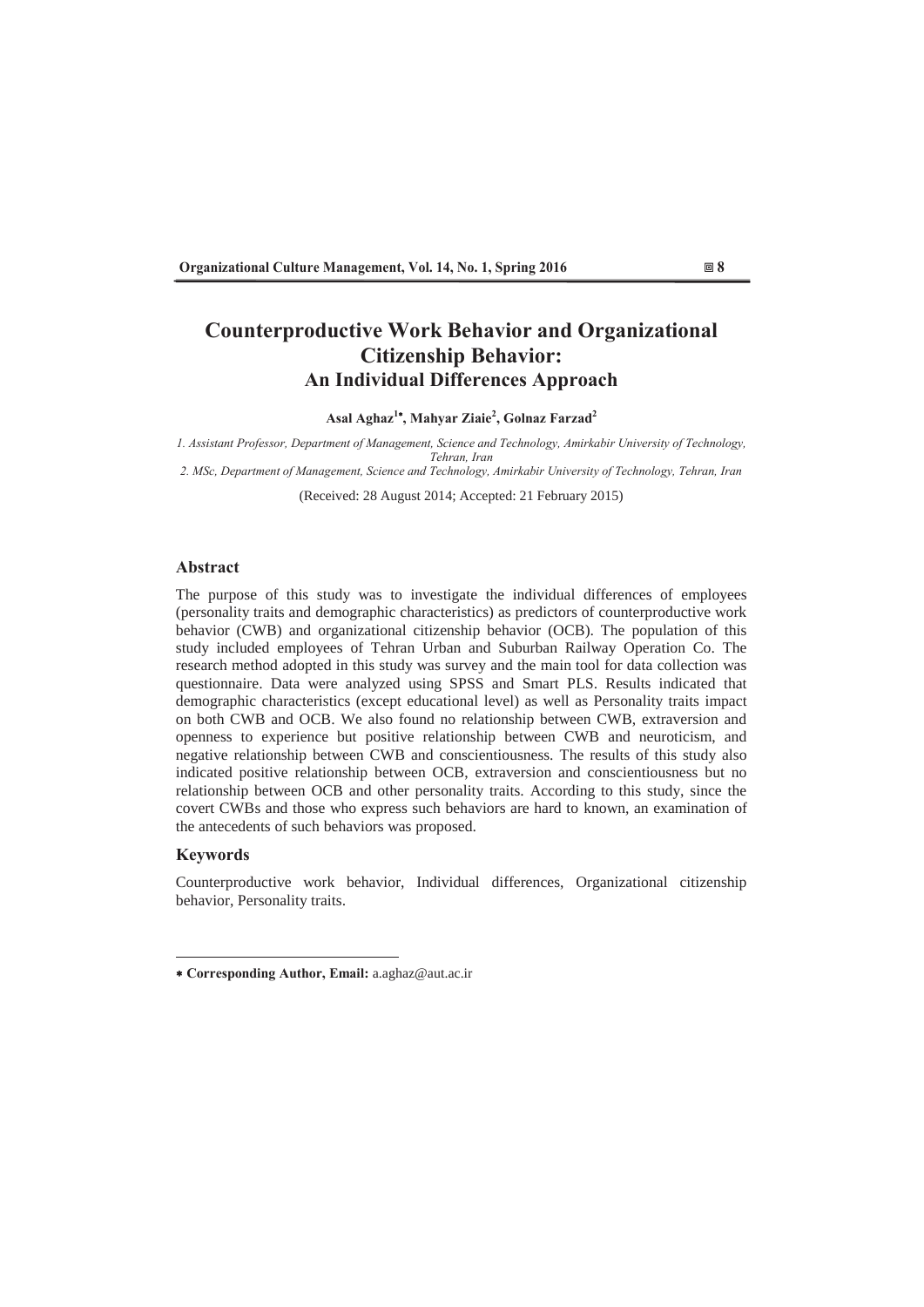# **Examining the Relationship of Perceived Islamic Teachings** with Ad Effectiveness Variables in Advertising of Consumer **Products**

Seyed Mahmoud Hosseini Amiri<sup>1\*</sup>, Mirza Hassan Hosseini<sup>2</sup>, Ozhan Karimi<sup>1</sup>, Zeinolabedin Rahmani<sup>1</sup>

*I. Assistant Professor, Department of Management, Economics and Accounting, Payam-e-Noor University, Tehran, Iran* 2. Professor, Department of Management, Economics and Accounting, Payam-e-Noor University, Tehran, Iran

(Received: 26 January 2015; Accepted: 12 July 2015)

## Abstract

The strategies of message attractiveness of Ad reflect the customers' responses and ad effectiveness which in turn, potentially increase the audiences' attitudes and purchase intentions. On the other hand, the holy Quran does not inhibit advertising and indeed ad should be applied in promoting Islamic teachings. In this research, applying perceived Islamic teachings in the content of ad message of consumer products and their effects on ad audiences is examined on the viewpoint of ad experts. A questionnaire is designed and distributed to 305 managers of ad agencies in all over the country by using a random systematic sampling. According to the results of structural education modeling, perceived Islamic teachings have positive and meaningful effect on positive emotions. Also perceived Islamic teachings also have indirect effect on purchase intention. Also attitude to ad has been considered as the most important mediator on the casual relations of exogenous and endogenous variables in the research structural equation modeling.

## **Keywords**

Ad message effectiveness, Perceived Islamic teachings, Purchase intention.

<sup>\*</sup> Corresponding Author, Email: hoseini\_phd@yahoo.com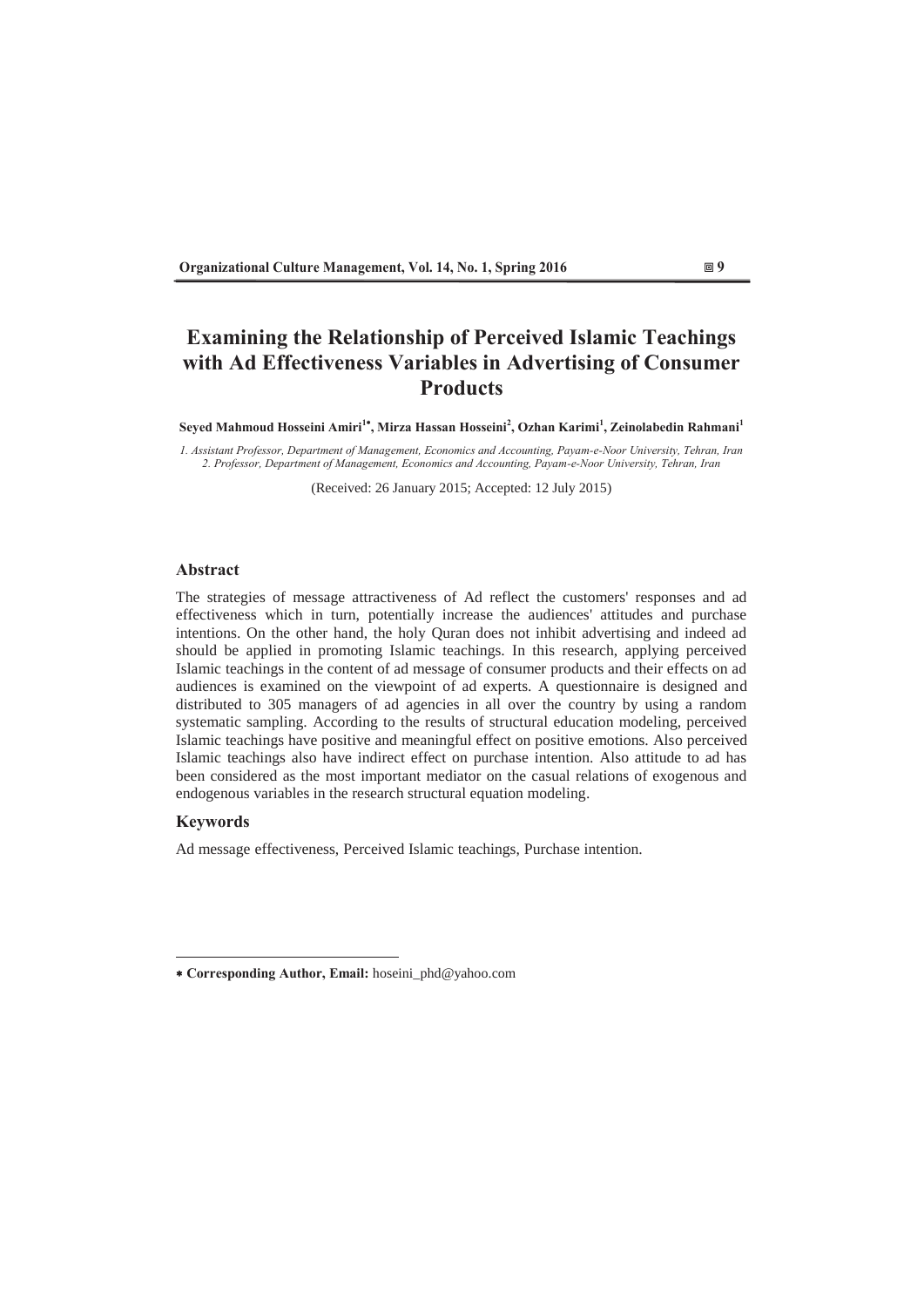# **Divine Rationality Approach to Selection of Managers and 6 Staff from the Viewpoint of Islam as a Macro Index Meritocracy**

Vali Allah Naqipurfar<sup>1\*</sup>, Seyed Mohammad Musavi Moqaddam<sup>2</sup>

*I. Assistant Professor, University of Qom, Iran* 2. Assistant Professor, Farabi Campus, University of Tehran, Iran

(Received: 1 January 2015; Accepted: 25 April 2015)

## **Abstract**

In Islam, all worldly and otherworldly competencies are defined on the basis of Divine Rationality. "Reason" in its universality is the origin of science, power, spirituality, and use of will by permission of God that it is called "Compassionate Reason". In contrast, it is rebellious "Evil Reason". "Divine Rationality" is divided into two sections: 1. Valuable Rationality, 2. Professional and Practical Rationality. Valuable Rationality consists of three portions: 1. Theoretical Reason; knowledge of religious and practical values, 2. Tendentious Reason: tendency to religious and practical values, 3. Practical Reason: commitment to practical values. Professional and practical rationality also include three products: expertise, experience and wisdom. In Islamic culture, based on Quran and Sunnah, basis of competency is in these three characteristics: reason, ethics, and religion. Subject of practical rationality deals with degrees of religiosity from the viewpoint of Islam. In the Holy Quran, three degrees for religious requirements are defined: 1. Religiosity of Muslims, that it remembers commitment to jurisprudential-legal requirements. 2. Religiosity of Believers, that it concerns ethical requirements together with Muslim requirements. 3. Religiosity of Benefactors, that it regards theosophical requirements in addition to Muslim and Believer requirements.

## **Keywords**

Islam, Managers, Meritocracy, Rationality, Staff.

<sup>\*</sup> Corresponding Author, Email: v-naghipoor@qom.ac.ir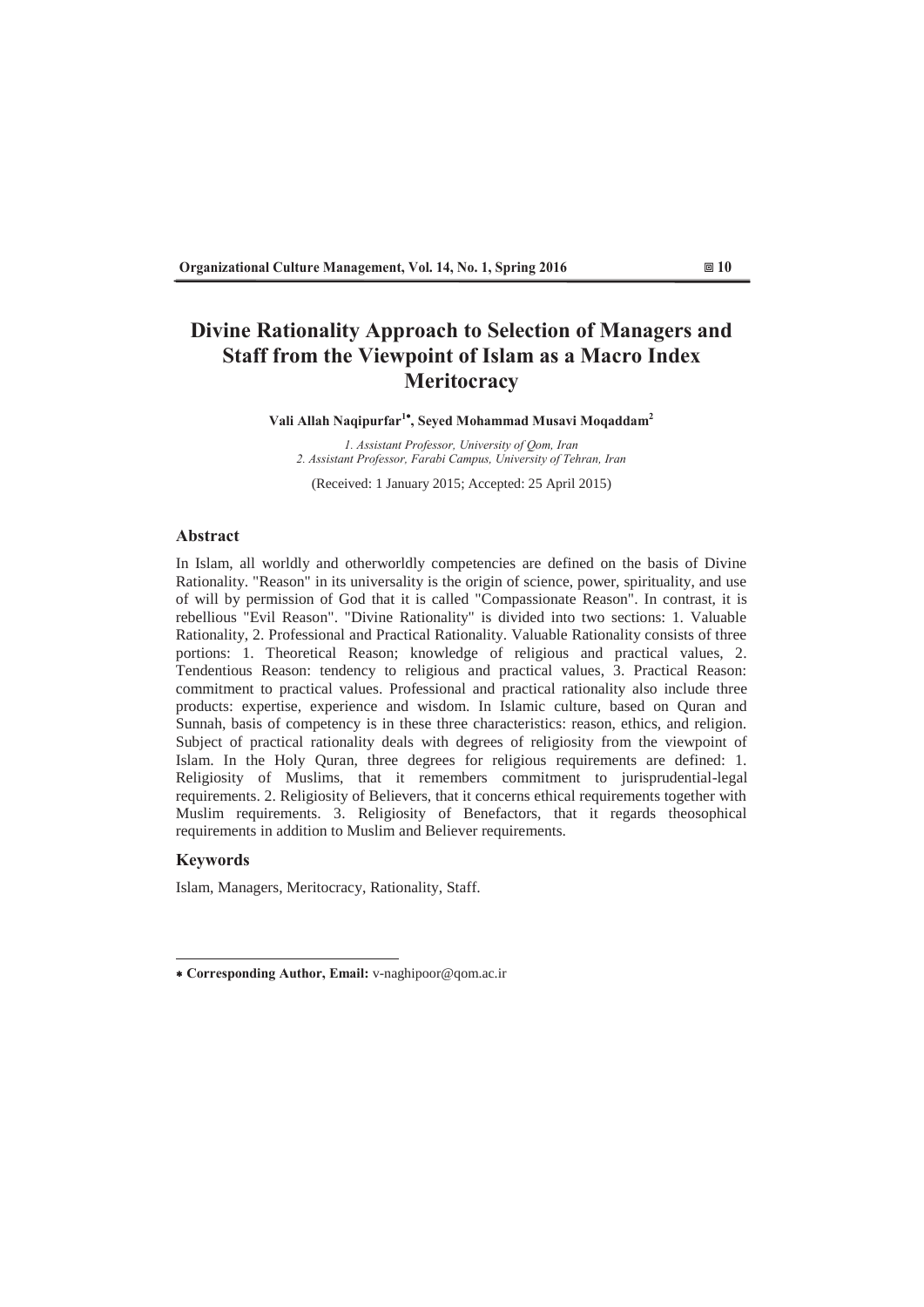# **Identifying and Explaining the Islamic Principles of Urban Management based on the Teachings of the Qur'an: Principle** of Security

Alireza Sayyafzadeh<sup>1</sup>, Mohammad Mirehei<sup>2</sup>\*, Seyed Ali Mousavi<sup>3</sup>

*I. Assistant Professor, Department of Geography & Urban Planning, Payam-e-Noor University, Iran* 2. Assistant Professor, Faculty of Management & Accounting Farabi Campus, University of Tehran, Iran 3. PhD Candidate, Faculty of Theology, Payam-e-Noor University, Iran

(Received: 16 March 2015; Accepted: 21 May 2014)

## **Abstract**

More than half of the world population is living in the cities, and the measure of urbanization will be increasing daily, especially in developing countries, including Islamic countries. Many of Islamic countries often referred the West to solve urban problems in theory and imitative patterns, and they have failed to resolve their issues. According to the Muslim's beliefs, God commands in the Holy Quran present solutions for human problems. According to this, the current research efforts to researching the Islamic solutions and patterns of urban management in the Quran. The purpose of this study is theoretical research and its nature is analytical- exploratory research based on data collecting documents. The results of this study show the security is one of the main important properties of the desirable city, so that in the Quran has been repeated this word 67 times. Also in this paper were mentioned types, dimensions, results and reasons of the security in the community, and finally it has presented the fulfillment of its preconditions

## **Keywords**

The Islamic city, The Quran, Security, Urban management.

<sup>\*</sup> Corresponding Author, Email: mirehei@ut.ac.ir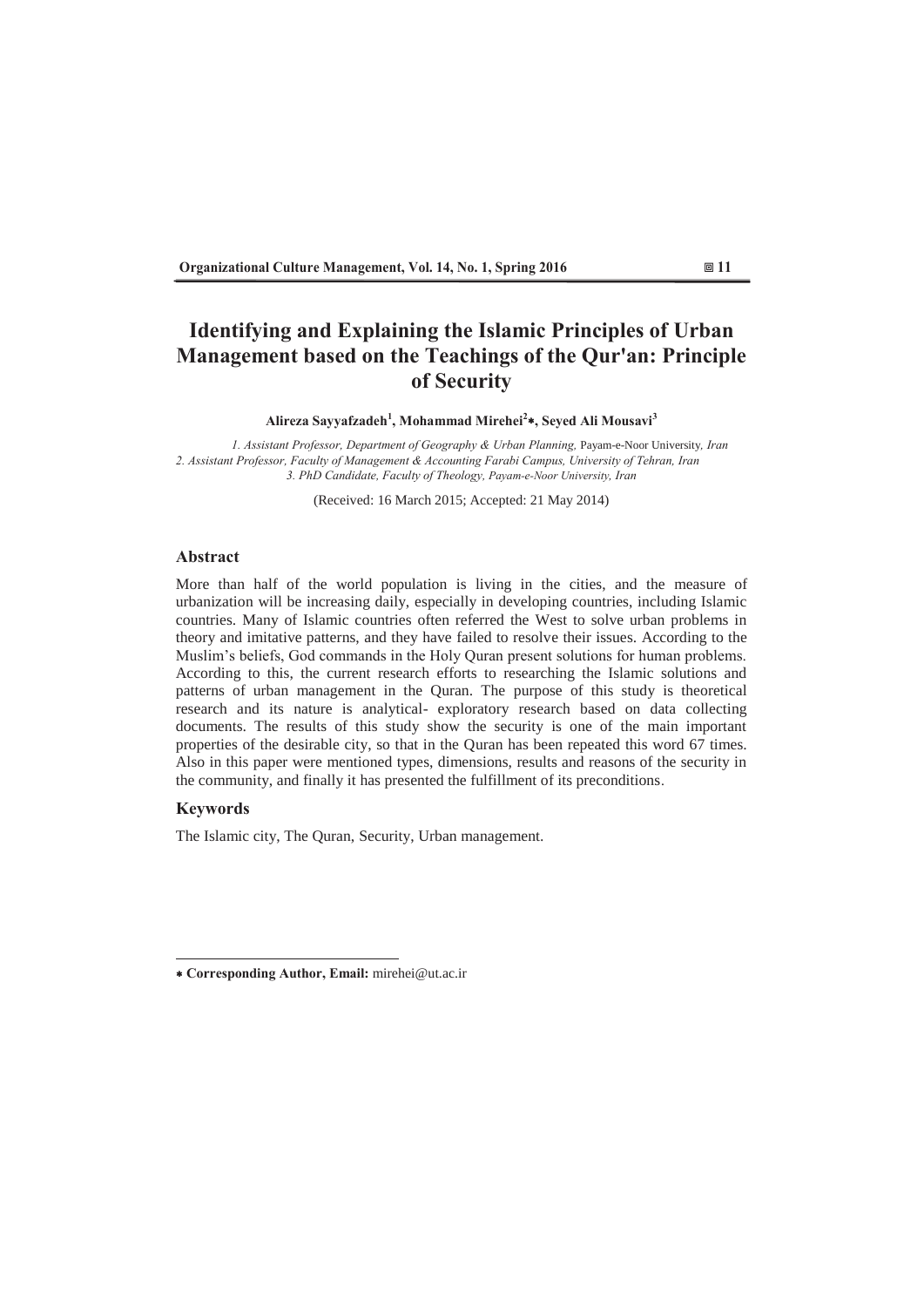# **Hypocrisy in Organization Unveiled Through** Phenomenography: An Understanding of Triangulated **Understandings**

## Mostafa Hadavinejad<sup>1\*</sup>, Maryam Amirkhanloue<sup>2</sup>

*I. Associate Professor, Vali-e-Asr University, Rafsanjan, Iran* 2. *MSc*, Vali-e-Asr University, Rafsanjan, Iran

(Received: 30 October 2014; Accepted: 28 April 2015)

## **Abstract**

The purpose of this study is to explore and classify the perceptions of the phenomenon of hypocrisy in organization from viewpoint of employees in a university using phenomenography, so that achieving to a deeper understanding of this phenomenon. Sampling was done by maximum variation method and sample size was determined 30 people using theoretical saturation. Some open semi-structural interviews were done among participants; then data was coded using Maxqda. After analyzing interviews, five perspectives were created: concepts based on impression management techniques (ingratiation and blasting), the person's hidden benefit-seeking continuous intention (protecting post, promoting post, and attracting benefits), person's active hypocritical properties (self-monitoring and learning dysfunctional political behaviors), managerial flattering-culture, and political voice and silence culture. Thereafter, those mentioned classes were located on a triple-level hierarchy (behavioral techniques, individual and organization). Findings were validated through credibility, transferability, dependability, and conformability indexes.

## **Keywords**

Hypocrisy, Hypocrisy in organization, Hypocritical behaviors, Ingratiation, Phenomenology.

<sup>\*</sup> Corresponding Author, Email: hadavi@vru.ac.ir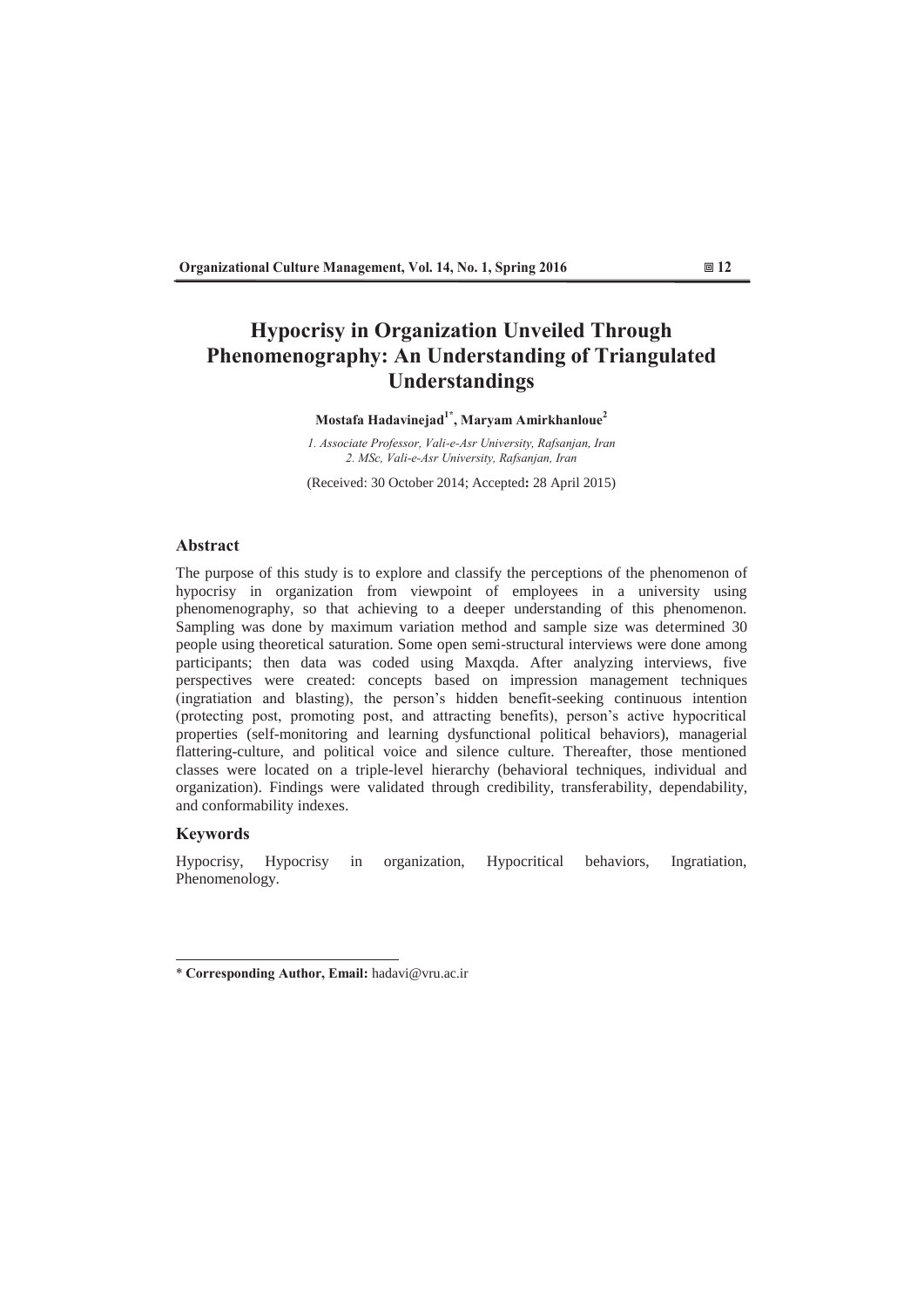## **Analysis of the Position and Validity of Written Communication in View of Islam**

### Abolhassan Soltani<sup>\*</sup>

*Instructor, Islamic Azad University, Mashhad Branch, Mashhad, Iran* (Received: 22 January 2015; Accepted: 6 February 2016)

## **Abstract**

Today the most common formal communication tool in social systems is writing so that formalization as one of the main structural dimensions of organization is measured in terms of the written rules level. Confidence-building of writing in administrative relationships is so that lawyers consider written documents as one of evidences in courts. The validity of written documents exceeded spoken words. However, in Shiite jurisprudence, there is disagreement on the validity of Writing in making administrative decisions and contracts. In this study, taking a qualitative content analysis approach, we examined the position of writing in the Holy Quran and the traditions of Imams (as), and discussed the reasons for writing validity in administrative relations. Findings show that writing and written communication has juridical validity because of trust and confidence building in interrelationships. Besides, traditions of Imams (as) confirm it. Analysis of contrary evidences shows that writing may not be essentially valid but since it is a means of intention discovery, receive validity. Compared with spoken words, even higher validity of writing can be inferred from some juridical reasons.

## **Keywords**

Juridical validity, Writing, Written communication, Written documents.

<sup>\*</sup> Author's Email: Abolhasan.soltanee@yahoo.com